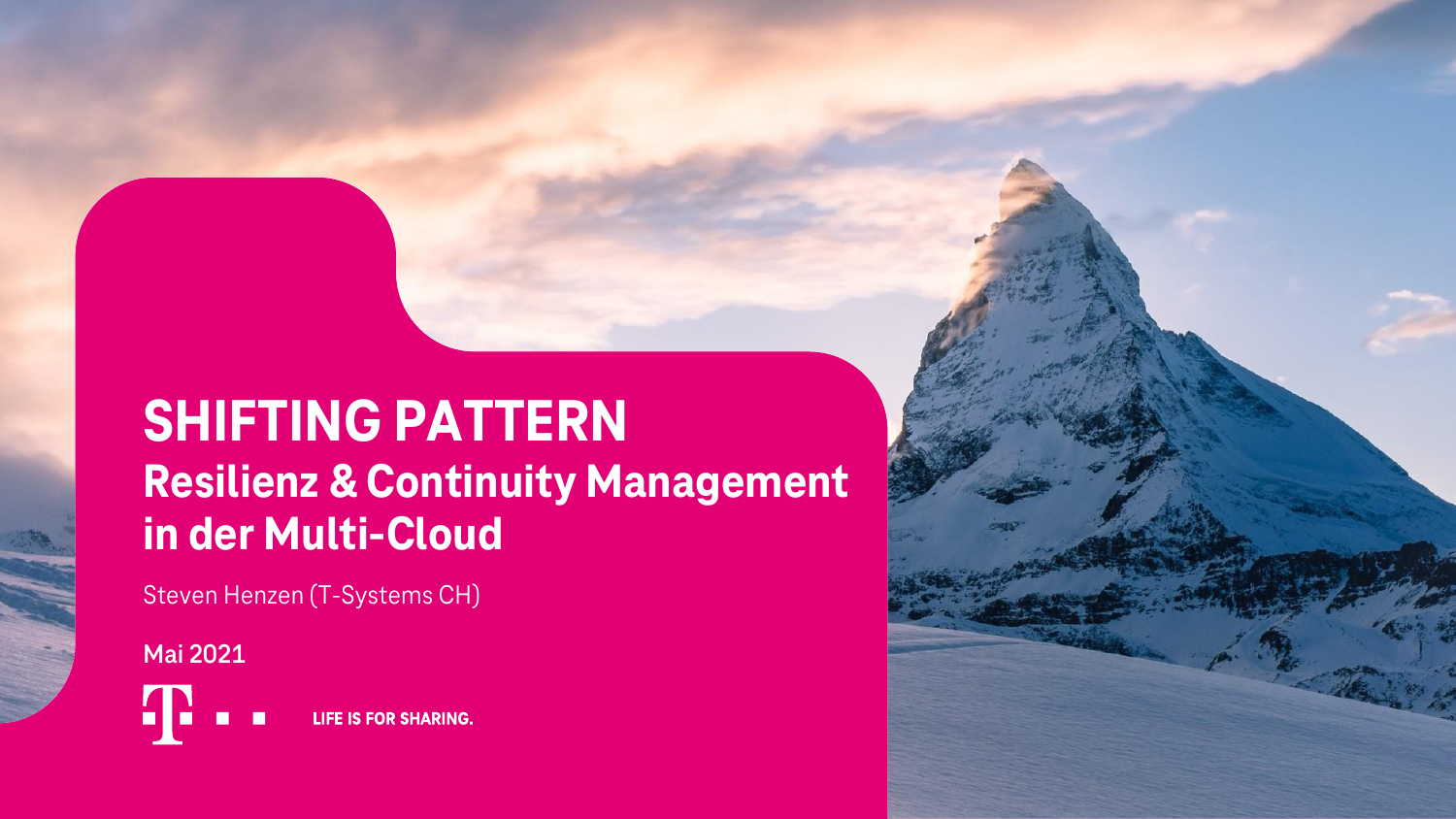### PATTERN SHIFT VOM HAUSTIER ZUM NUTZTIER

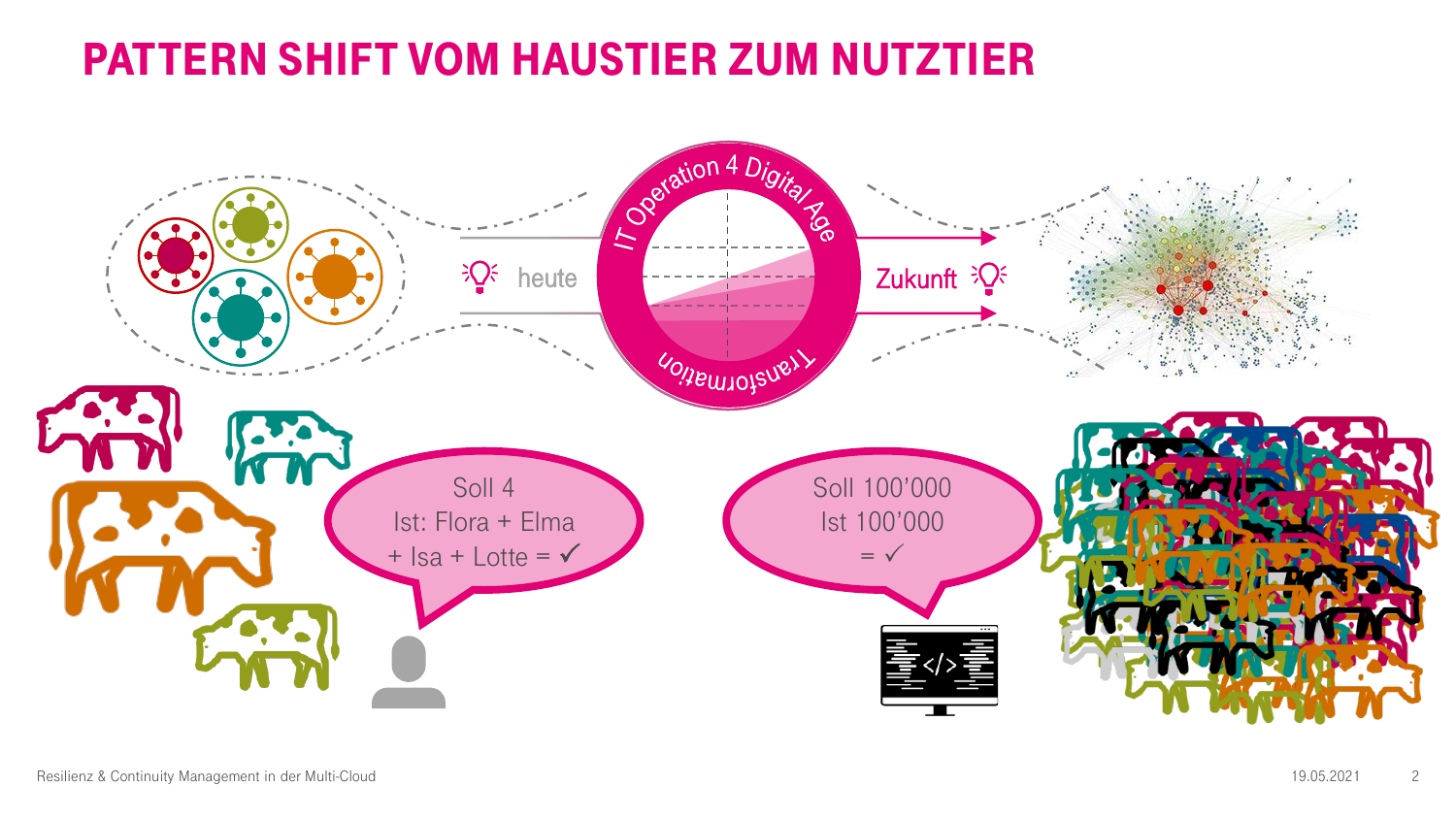### IT OPERATION 4 DIGITAL AGE

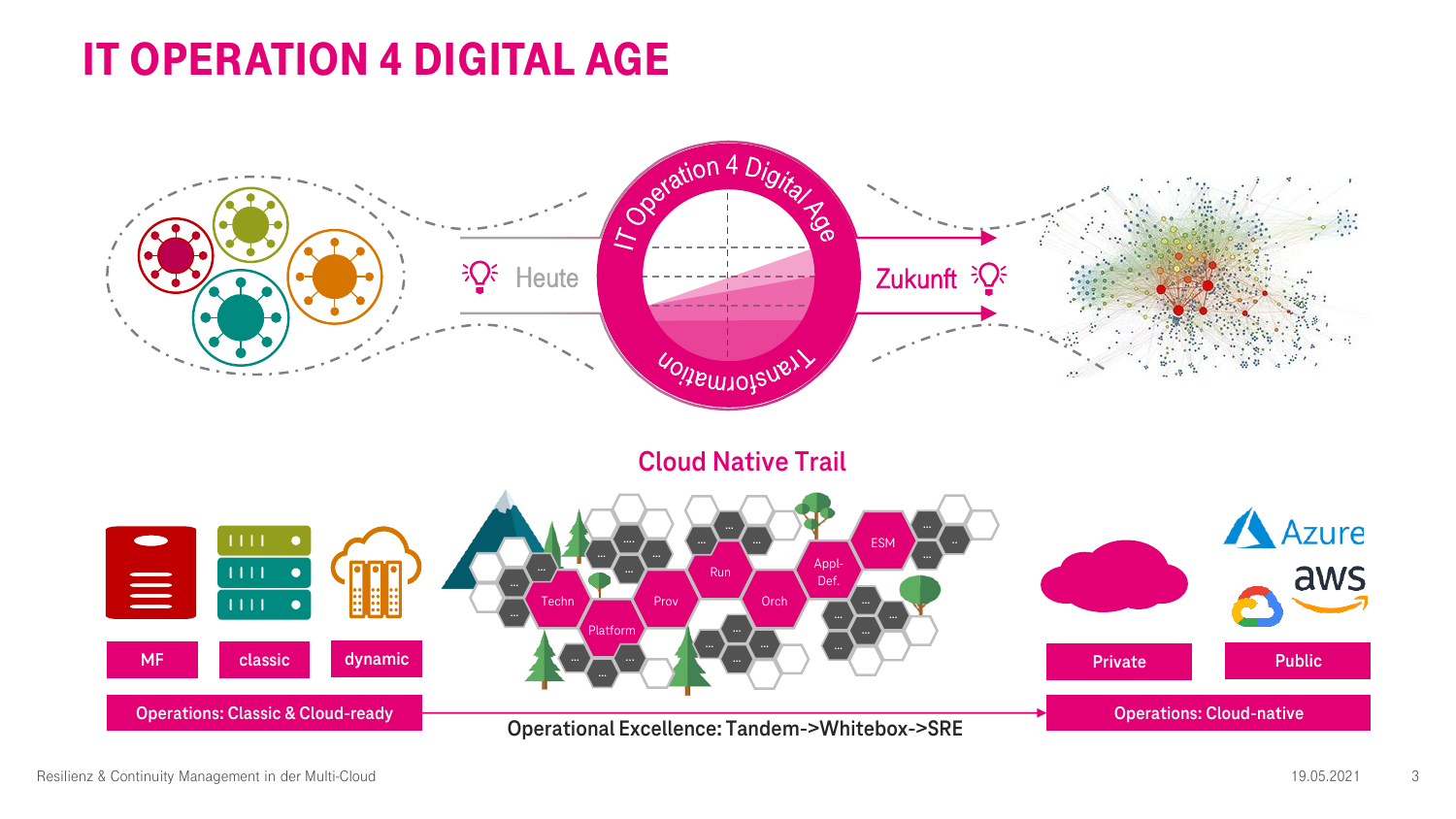### SMART TECHNOLOGY BACKBONE



4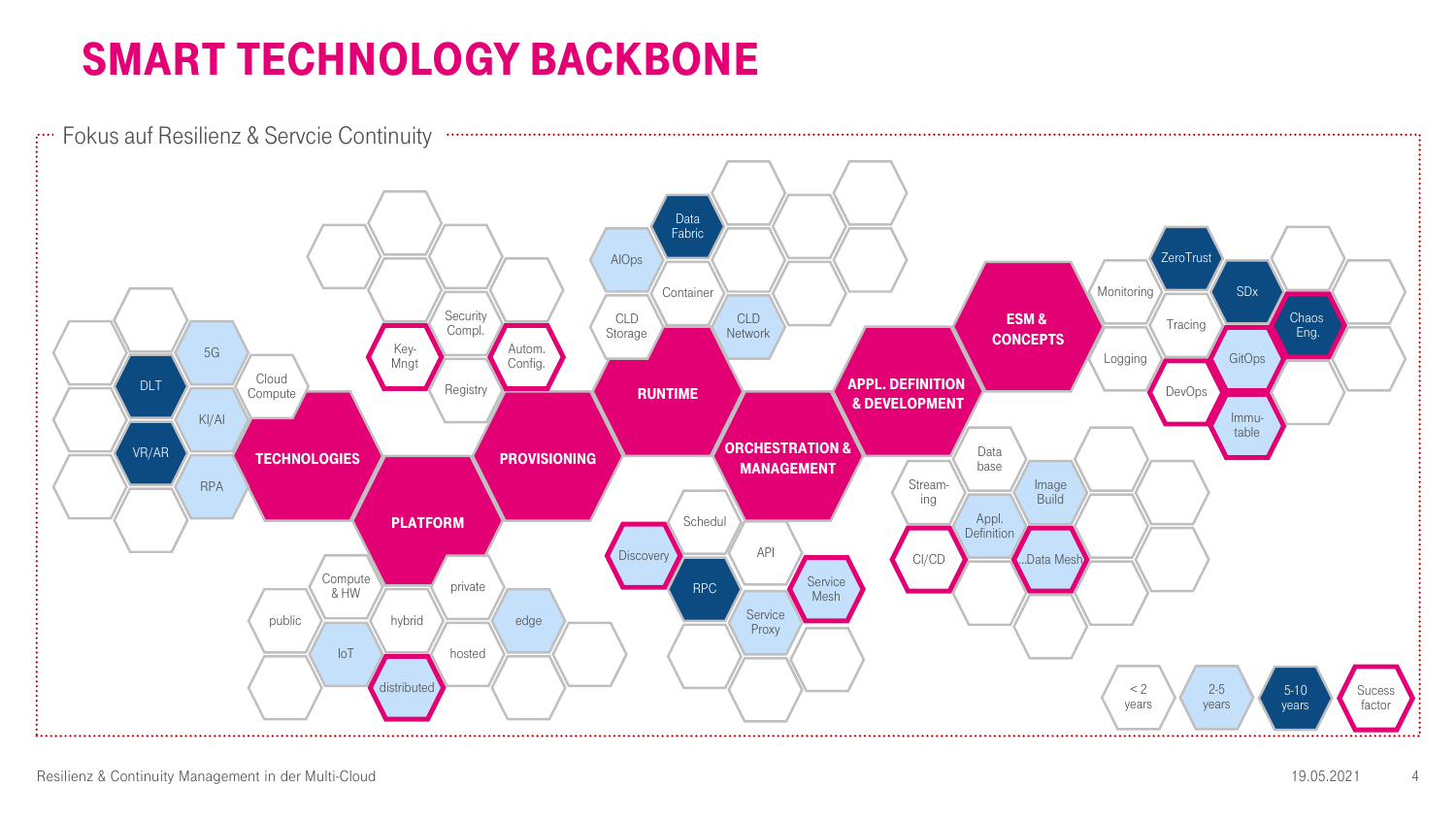### AUTOMATISIERUNG HIN ZUM OPERATOR



### **Deployment as Code Infrastructure as Code**





#### **Self-Healing Self-Maintenance**



5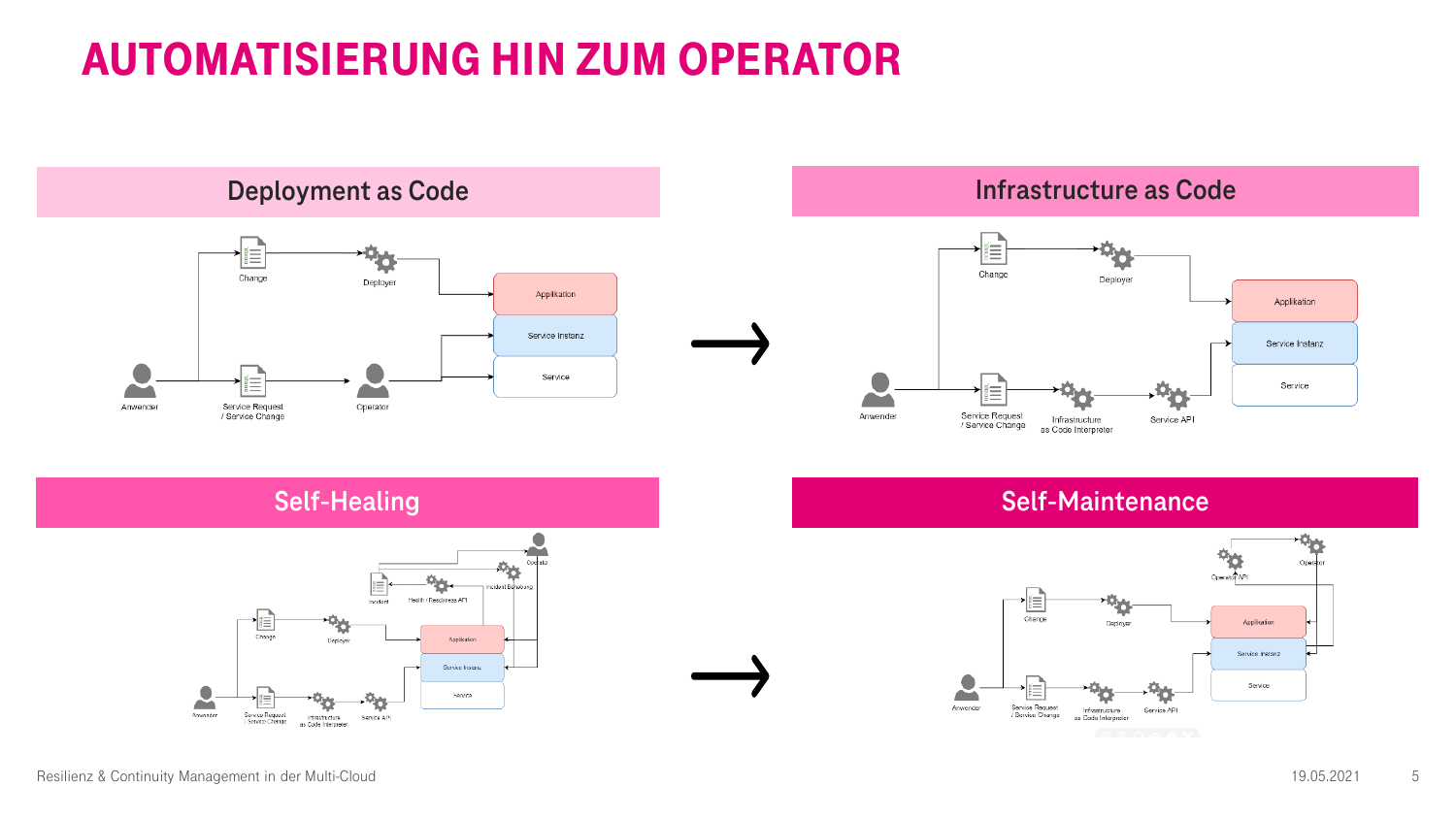### ZUSAMMENARBEITSMODELLE



Phase innerhalb eines Tandem Teams

Whitebox managed Service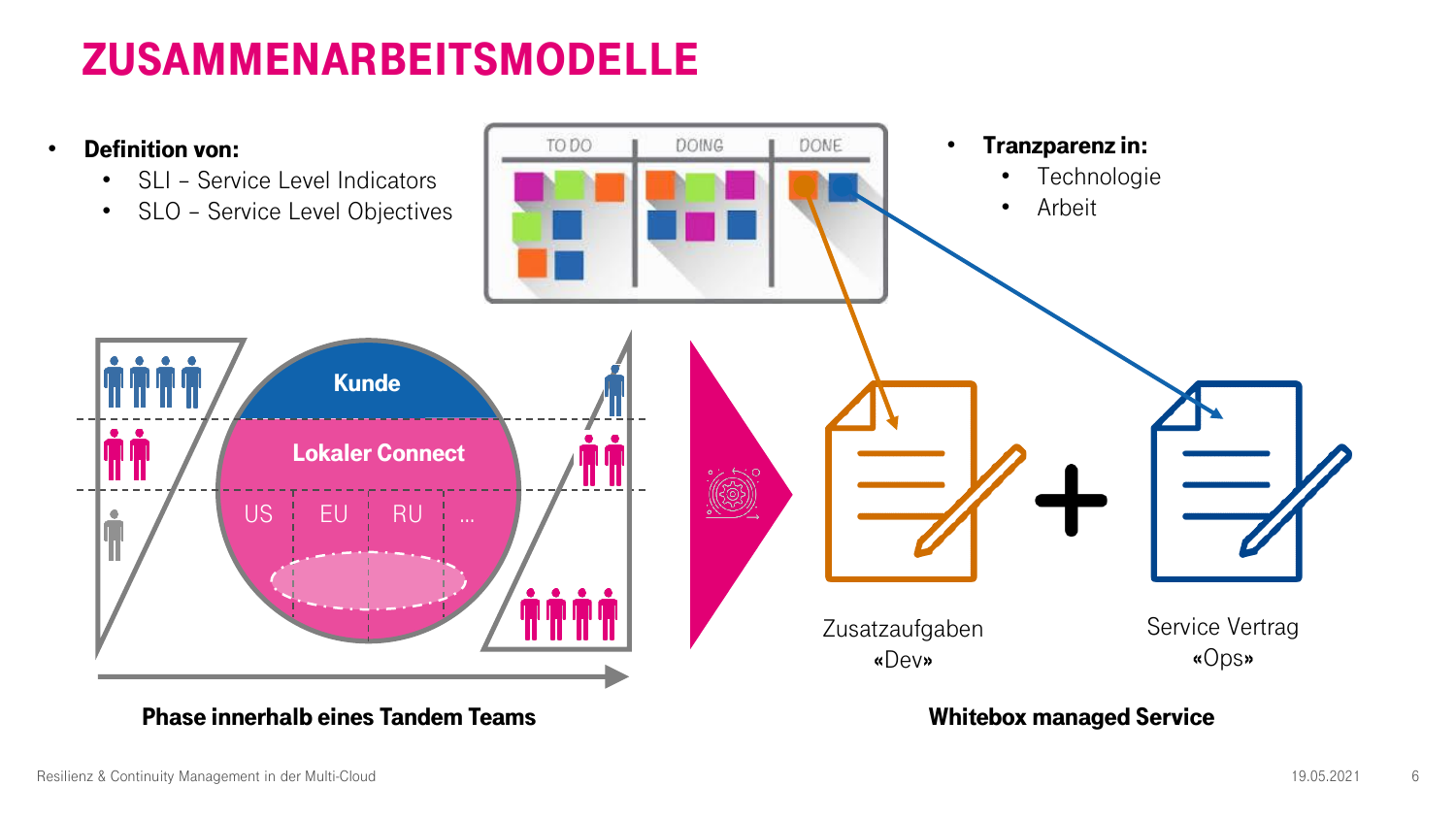

7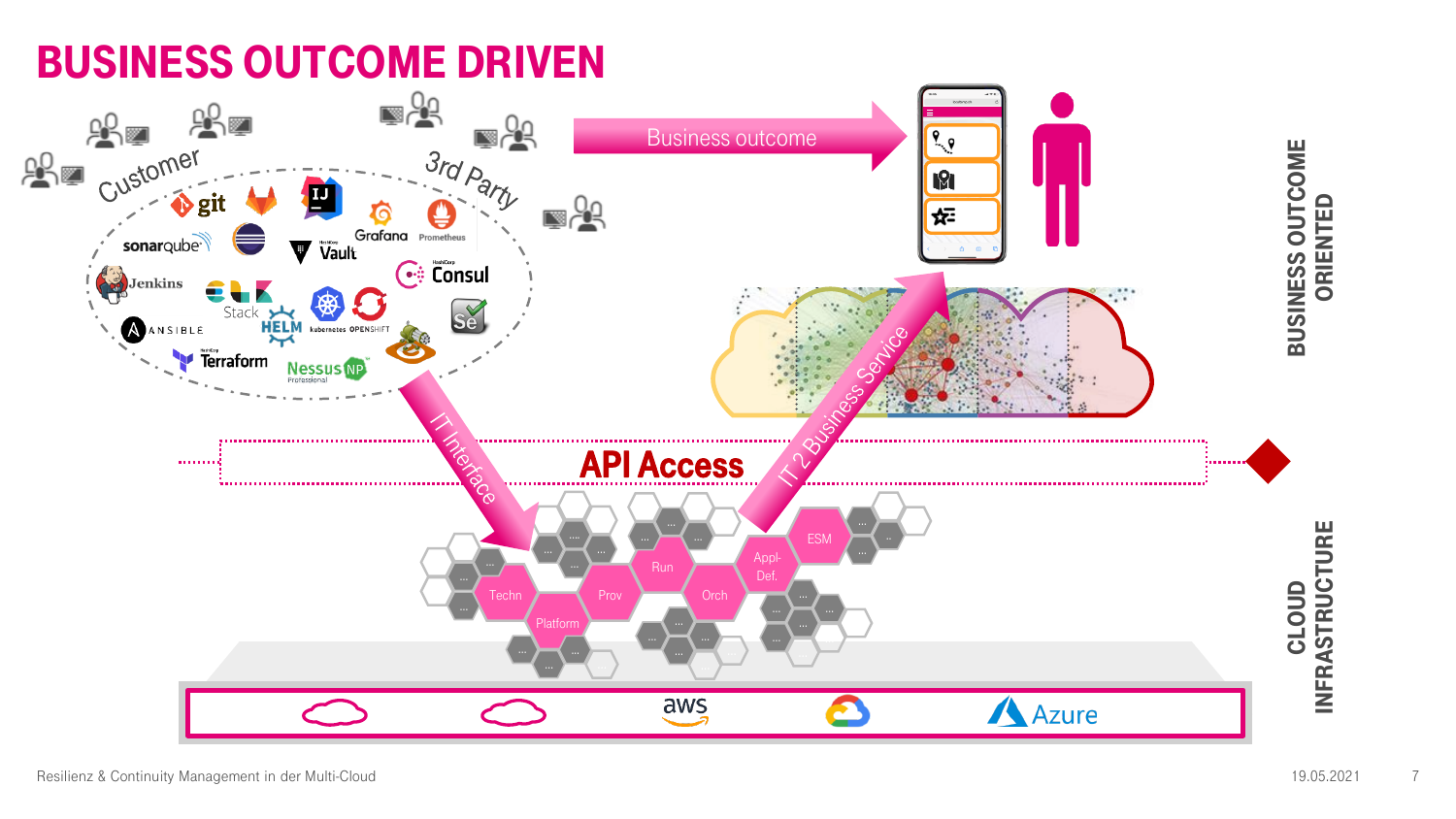### **Business Agilität**

- Eine **breite Palette von verschiedenen unterstützten Cloud Technologien**
- Das eingesetzte **Target Operating Model Cloud** ist auf der **Private** Cloud sowie auf der **Public** Cloud identisch

### **Integration & Zuverlässigkeit**

• **APIs zur Steuerung von automatisierten Cloud Diensten** über die verschiedenen Cloud Plattformen hinweg

**IT Sicherheit & IT-Compliance**

• umfassende **Lösungen** für **Netzwerke, Cloud-Dienste** und **Endnutzer-Applikationen**



# TARGET OPERATING MODEL CLOUD